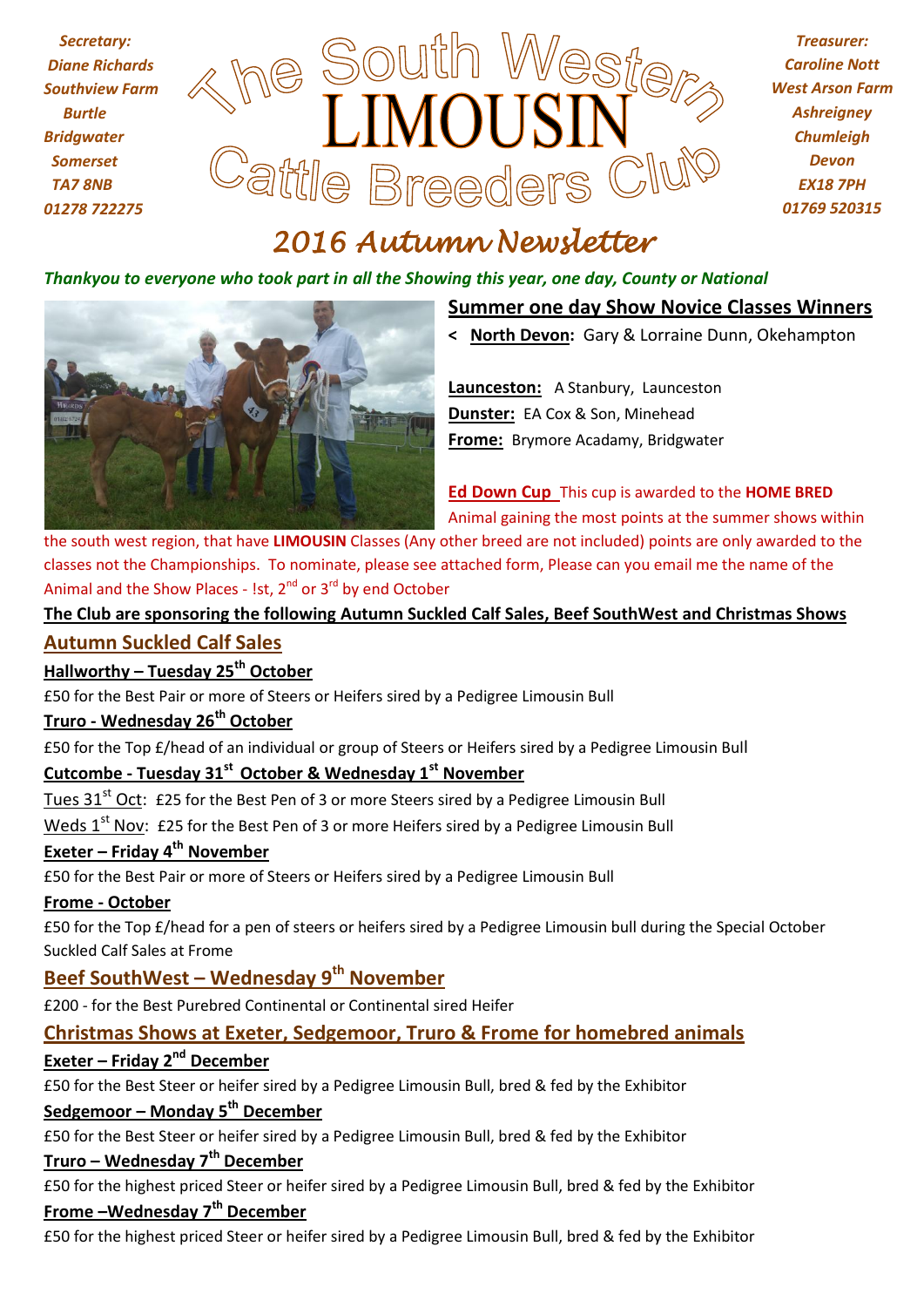# **AGM held at Lanhydrock Hotel, Bodmin, Cornwall**

Another well supported AGM, Thankyou all for coming, sorry I was unable to make it. Treasurer, Caroline Nott and Mark Quick, Chairman reported the Club had a busy successful year. The Spring Show and Sale at Holsworthy and the Summer Sale at Exeter had a nice lot of Cattle and very well supported. The Sales had a very good clearance rate, and all in favour to hold the Spring Show & Sale at Holsworthy and the Summer Sale at Exeter in 2017. We had a very successful Open Day in June by kind permission of Mr & Mrs W Jamison, Lifton with an excellent display of stock. After 21 years of Breeding the Rosecroft Herd was sold. The Sale at Exeter, at the end July was a good trade, which was thoroughly deserved, and Mark wished David and Anne Wheeler all the Best. The Rosecroft Sale was the same day as the National Show at Carlisle, Well done to Lin Pidsley, the Alfords and Harry Parker for heading to National, Mark noted that the Limousins suits todays market, and well done for All for pushing the Breed from strength to strength. Mark thanked the committee for the organising throughout and a big thankyou to the Hooper Family for our herd visit. Commitee members; Jack Neale, Chris Neale, Jo Smith & Carolyn Hodge were all due to retire by rotation. Jack, Chris & Jo were re- elected and Carolyn stood down. New committee members were elected; Gary Dunn & Chris Eddy. Caroline Nott was duly re-elected as Treasurer and Diane Richards was re- elected as Secretary. Harry Parker gave the Council Report: There has been a lot of Talk about wanting the stud book back, Harry asked for people's opinions, most preferred it to the magazines for how useful it was. Richard Saunders has still not been replaced, for some reason it doesn't seemed to have happened. A summary of differences in EBV's and GBV's was discussed; Limousin carcases were not having the rewards as they should be, such as the Angus Premium. Mike Alford said the Limousin carcase grades will always come out on tops.

The AGM followed the lovely Roast beef lunch and dessert, we thank our Judge, Mr Colin Lewis and his wife who returned to the South West again to present the Herd Competition Prizes as follows: **Small Herd**

| 1 <sup>st</sup>                | Foxhillfarm                  |                           | Mr & Mrs M Alford (Tanhill Trophy)    |  |  |
|--------------------------------|------------------------------|---------------------------|---------------------------------------|--|--|
| $2^{nd}$                       | Smithy                       |                           | AK & JK Smith                         |  |  |
| 3 <sup>rd</sup>                | Woodston                     |                           | Messrs MD & KE Lanfear                |  |  |
| <b>Medium Herd</b>             |                              |                           |                                       |  |  |
| 1 <sup>st</sup>                | Stourhead                    |                           | Mr & Mrs H & JL Parker (Holcombe Cup) |  |  |
| $2^{nd}$                       | Treloweth                    |                           | Mr C Eddy                             |  |  |
| 3 <sup>rd</sup>                | Chytodden                    |                           | Mr G Hollow                           |  |  |
| <b>Large Herd</b>              |                              |                           |                                       |  |  |
| 1 <sup>st</sup>                | Loosebeare                   |                           | EW Quick & Sons (Goosehill Trophy)    |  |  |
| $2^{nd}$                       | Nealford                     |                           | JH Neale & Sons                       |  |  |
| 3 <sup>rd</sup>                | Killerton                    |                           | Mr PW & SM Greed                      |  |  |
| <b>Stock Bull with Progeny</b> |                              |                           |                                       |  |  |
| 1 <sup>st</sup>                | Loosebeare Fantastic         |                           | EW Quick & Sons(Bapton Trophy)        |  |  |
| $2^{nd}$                       | Ampertaine Inferno           |                           | Mr & Mrs JH Neale & Sons              |  |  |
| 3 <sup>rd</sup>                | Loosebeare Ipad              |                           | CR & MM Gollop & Sons                 |  |  |
| Bull born in 2015              |                              |                           |                                       |  |  |
| 1 <sup>st</sup>                | Foxhillfarm Lord of the Ring |                           | Mr & Mrs M Alford (Shapcott Trophy)   |  |  |
| $2^{nd}$                       | Loosebeare Luke              |                           | <b>EW Quick &amp; Sons</b>            |  |  |
| 3 <sup>rd</sup>                | Killerton Longjohn           |                           | Mr PW & SM Greed                      |  |  |
| Heifer born in 2015            |                              |                           |                                       |  |  |
| 1 <sup>st</sup>                |                              | Foxhillfarm Looksthe part | Mr & Mrs M Alford (Wakeham Cup)       |  |  |
| $2^{nd}$                       | <b>Smithy Lacey</b>          |                           | AK & JK Smith                         |  |  |
| 3 <sup>rd</sup>                | Nealford Lady Di             |                           | JH Neale & Sons                       |  |  |
| <b>Bull Calf born in 2016</b>  |                              |                           |                                       |  |  |
| 1 <sup>st</sup>                | Foxhillfarm Manhattan        |                           | Mr & Mrs M Alford (Wayside Trophy)    |  |  |
| $2^{\text{nd}}$                | Killerton Malachute          |                           | Mr PW & Mrs SM Greed                  |  |  |
| $3^{\rm rd}$                   | Loosebeare Majestic          |                           | EW Quick & Son                        |  |  |
| Heifer Calf born in 2016       |                              |                           |                                       |  |  |
| 1 <sup>st</sup>                | Loosebeare Mia               |                           | EW Quick & Sons (Chytodden Cup)       |  |  |
| $2^{nd}$                       | Foxhillfarm Mamamia          |                           | Mr & Mrs M Alford                     |  |  |
| $3^{\rm rd}$                   | Highridge Mizola             |                           | Mr & Mrs G Dunn                       |  |  |
| 3 <sup>rd</sup>                | Nealford Mcainsi             |                           | JH Neale & Sons                       |  |  |
| <b>Overall Herd Winner</b>     |                              |                           |                                       |  |  |
| Champion                       |                              | Loosebeare                | EW Quick & Sons (Neale Rosebowl)      |  |  |
| Reserve Champion               |                              | Foxhillfarm               | Mr & Mrs M Alford                     |  |  |